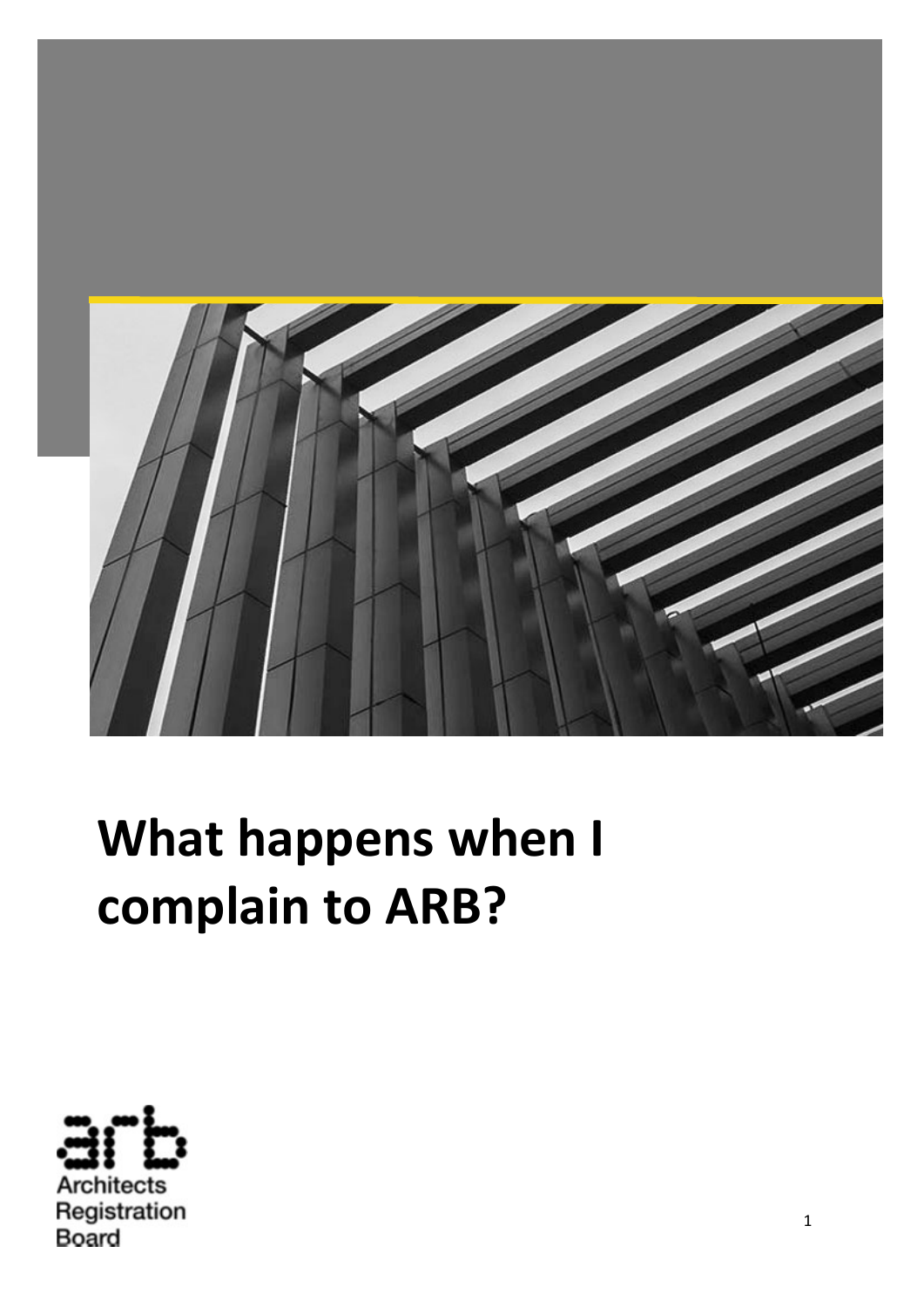#### **Contents**

| 1  | Introduction                                      | 3 |
|----|---------------------------------------------------|---|
| 2  | What sort of complaint can ARB investigate?       | 3 |
| 3  | <b>Aspects of complaints beyond ARB's powers</b>  | 4 |
| 4  | Other solutions to help resolve a dispute         | 4 |
|    | Arbitration or mediation                          | 4 |
|    | Court action                                      | 4 |
| 5  | Raising a complaint with the architect            | 5 |
| 6  | How do I make a complaint to ARB?                 | 5 |
| 7  | <b>Information we need</b>                        | 5 |
| 8  | How we deal with complaints                       | 6 |
|    | Screening complaints and initial investigation    | 6 |
|    | The Investigations Panel                          | 6 |
|    | The Professional Conduct Committee                | 6 |
| 9  | How long does the process take?                   | 7 |
| 10 | Is the process confidential?                      | 7 |
| 11 | What can I do if I'm not happy with your service? | 8 |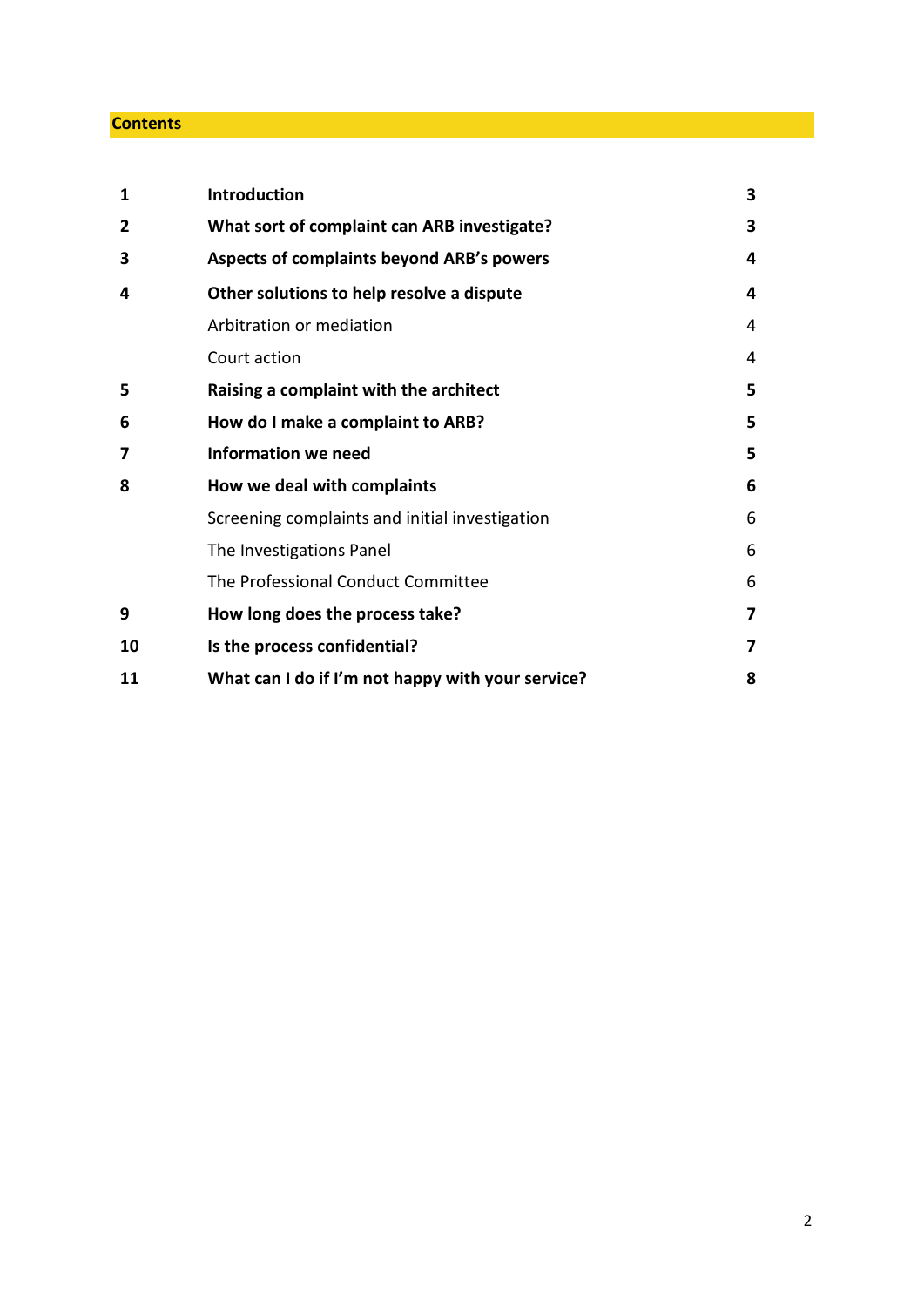# **1. Introduction**

1.1 The Architects Registration Board (ARB) was set up by Parliament to regulate architects in the UK. Our powers are governed by the Architects Act 1997 (the Act).

1.2 One of our duties is dealing with complaints about the conduct of architects and their ability to do their job – their competence. This guidance describes how we handle complaints about architects.

## **2. What sort of complaint can ARB investigate?**

2.1 When you contact us to raise concerns about someone on our Register we refer to this as a complaint. As part of our screening process, we must determine whether the complaint is sufficiently serious that it falls within our regulatory remit. The Act enables us to investigate only two types of allegations: unacceptable professional conduct and serious professional incompetence. These are both serious disciplinary matters and go beyond accusations of mere mistakes or minor lapses in behaviour or conduct. [Here is our detailed](https://arb.org.uk/complaints/arbs-complaint-process/professional-conduct-committee/pcc-guidance/what-constitutes-upc-and-spi/)  [guidance on what constitutes unacceptable professional conduct and serious professional](https://arb.org.uk/complaints/arbs-complaint-process/professional-conduct-committee/pcc-guidance/what-constitutes-upc-and-spi/)  [incompetence..](https://arb.org.uk/complaints/arbs-complaint-process/professional-conduct-committee/pcc-guidance/what-constitutes-upc-and-spi/)

2.2 As part of our screening assessment we will consider the [Architects Code of Conduct.](https://arb.org.uk/architect-information/architects-code-standards-of-conduct-and-practice/) The Architects Code of Conduct is not a set of rules that architects must follow, but guidance for architects in their professional lives. We wouldn't automatically take disciplinary action against an architect if they fell below the standards, but we would look to see how serious the alleged failings were.

2.3 If it is clear at the screening stage that your complaint is not sufficiently serious that it could amount to an allegation as recognised under the Act, then it does not fall within our remit and we will close the case. If we are unable to investigate your complaint we will try to advise and signpost you to other organisations that may be able to help. If we consider the complaint may be sufficiently serious then it becomes an 'allegation' of either unacceptable professional conduct and/or serious professional incompetence You will find more information on our screening process in our guidance: Screening new complaints, [ARB's acceptance criteria.](https://arb.org.uk/complaints/arbs-complaint-process/arbs-investigation-process/acceptance-criteria/)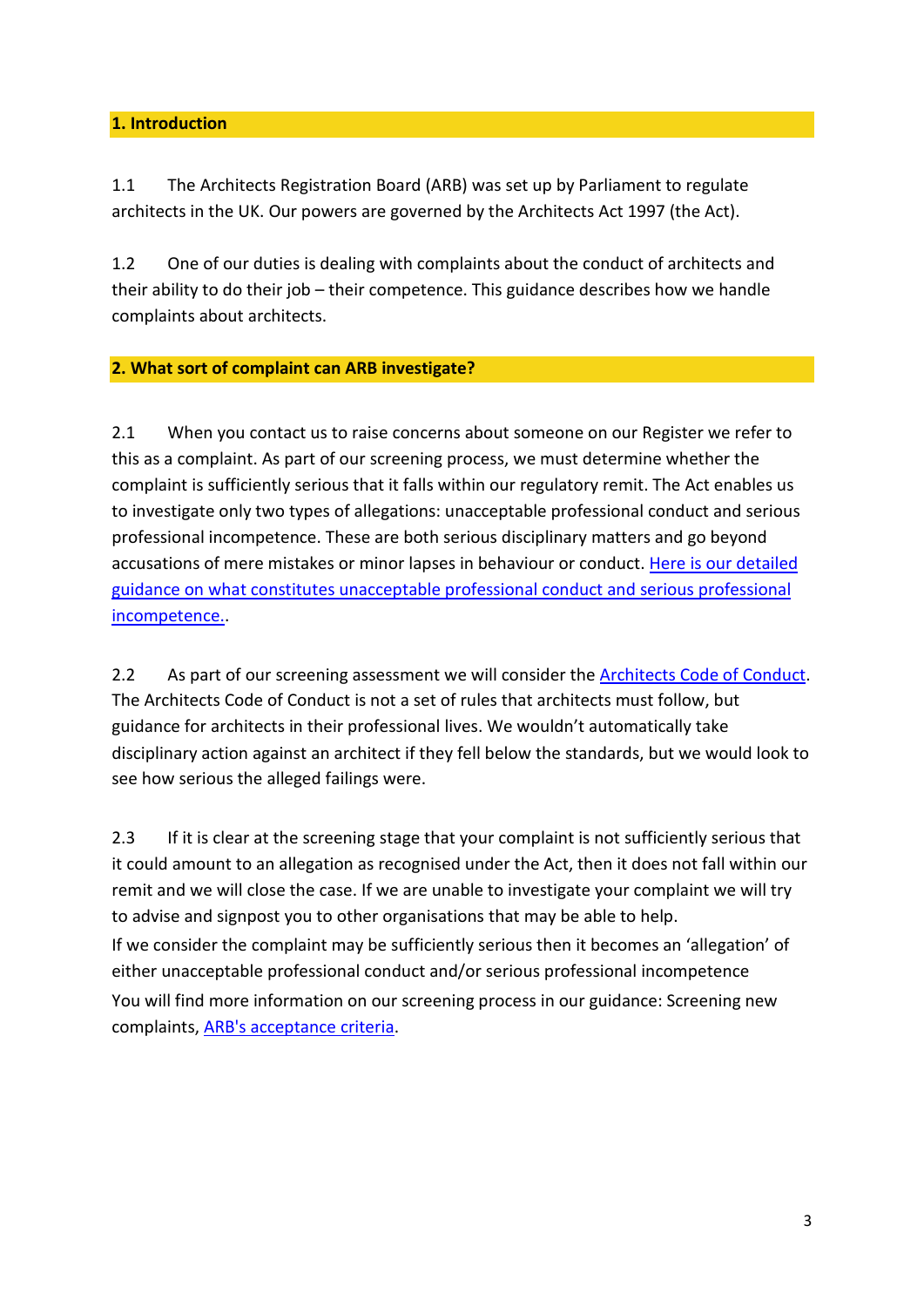# **3. Aspects of complaints beyond ARB's powers**

3.1 Because we have to work in line with the Act, there are some aspects of complaints that we are unable to deal with – though we will always try to give you helpful advice. For example, we can't:

- Order your architect to put right something which has gone wrong, or award compensation for poor service. Only the courts can award compensation.
- Become involved in disputes about a contract or fee levels, or decide whether your architect may have been negligent. These are legal issues and must be dealt with through the courts.
- Deal with complaints about matters that are covered by general law (for example, employment, criminal activity or copyright disputes).
- Investigate complaints that are more than six years old, unless there are special circumstances.
- Intervene in a planning dispute.
- Give you legal advice about your complaint, or ask a solicitor to act for you.

# **4. Other solutions to help resolve a dispute**

4.1 If we are unable to investigate your complaint, you may want to consider whether there are alternative methods for resolving your dispute. For example:

# **4.1.1 Arbitration or mediation**

4.1.2 Many of the organisations that represent architects in different parts of the UK offer local arbitration or mediation services: this is where a knowledgeable, independent person acts as a go-between for you and the architect and helps you both find a solution.

# **4.1.3 Court action**

4.1.4 In a serious dispute where you and your architect have been unable to reach an agreement, you may consider taking legal action. If this is the case, you might want to take legal advice to find out what your options are, or your local Citizens Advice may be able to help. Only courts can award compensation.

4.2 See the Consumer Organisations section of our [Useful Websites](https://arb.org.uk/about-arb/useful-websites/) page for details of other organisations that may be able to help you.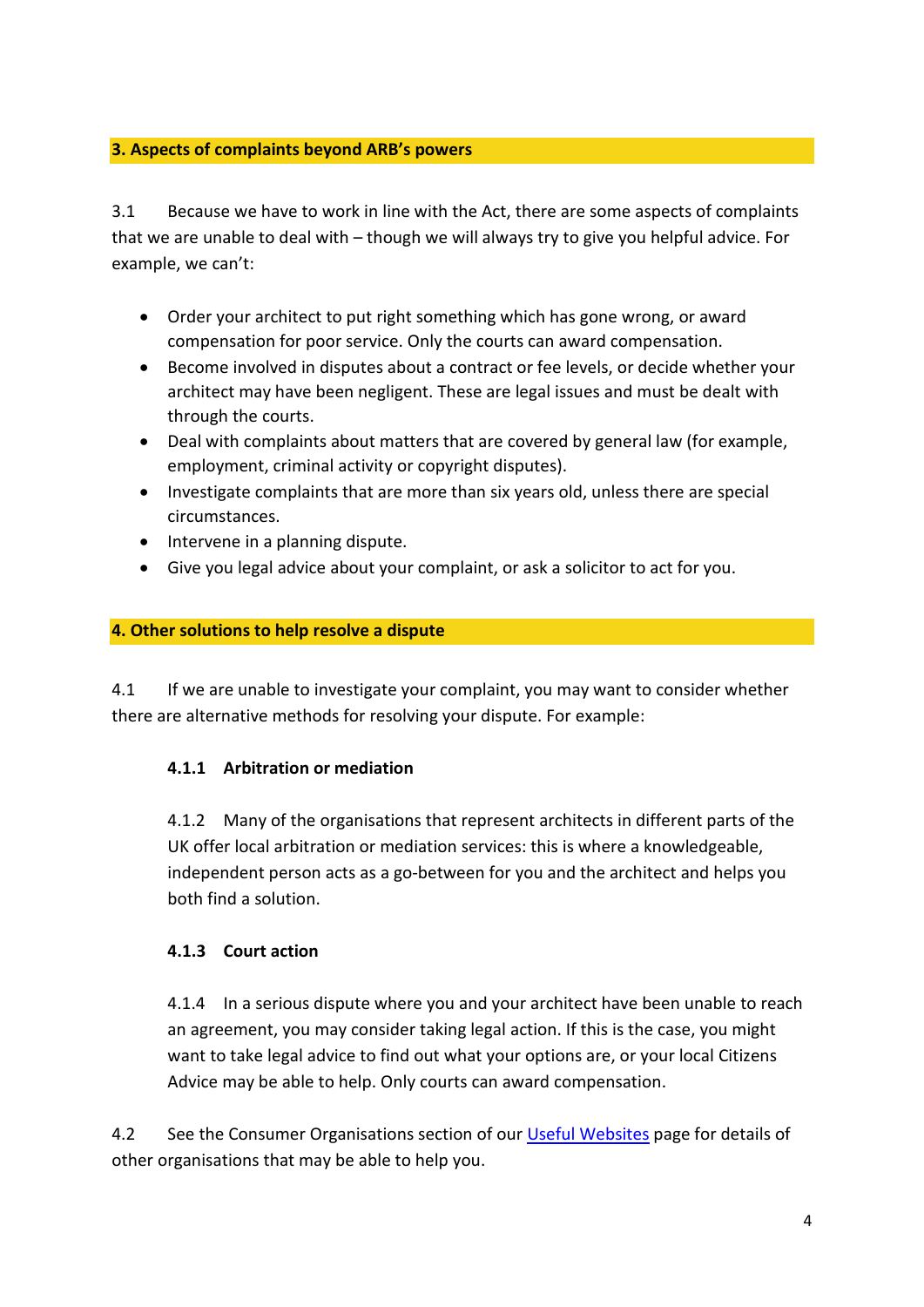# **5. Raising a complaint with the architect**

5.1 Under our Code of Conduct, architects should have their own process for dealing with complaints. Raising a complaint with the architect is often the quickest and best way to deal with a problem when it arises.

5.2 If you are thinking about raising a complaint with your architect you may find it helpful to:

- Check what was said in writing about roles and responsibilities at the beginning of your project. Check the terms and conditions of the contract or agreement that your architect drew up – this may help to settle a dispute
- Put your complaint in writing so that both you and your architect have a record of your concerns. You may find our [template letter](https://view.officeapps.live.com/op/view.aspx?src=https%3A%2F%2Farb.org.uk%2Fwp-content%2Fuploads%2F2018%2F10%2FHow-to-Complain-to-Your-Architect-Template.docx&wdOrigin=BROWSELINK) helpful when writing to your architect.
- Set out the details of your complaint as clearly as you can
- If you have more than one complaint, list them and give them numbers
- Ask who will deal with your complaint, and how long it is likely to take
- Make notes of any meetings that you have, and keep copies of any letters you send to your architect
- Tell your architect what you would like them to do to settle your complaint (but please understand that your architect might not be able to do what you ask)

# **6. How do I make a complaint to ARB?**

6.1 Please send us details of your complaint in writing – by email or post – or fill in our [online complaints form.](https://complaints.arb.org.uk/) See below for the information we need.

6.2 If you find writing difficult, because of a disability for example, you can phone us and we can take a statement: we would then send it to you to check and sign.

# **7. Information we need**

- 7.1 When writing to us about a complaint, please provide:
	- your name, address and contact details;
	- the name and address of the individual architect you are complaining about;
	- your relationship with the architect (for example client, contractor or employee);
	- the specific allegations you are making against the architect;
	- the documents or other evidence you have to support your complaint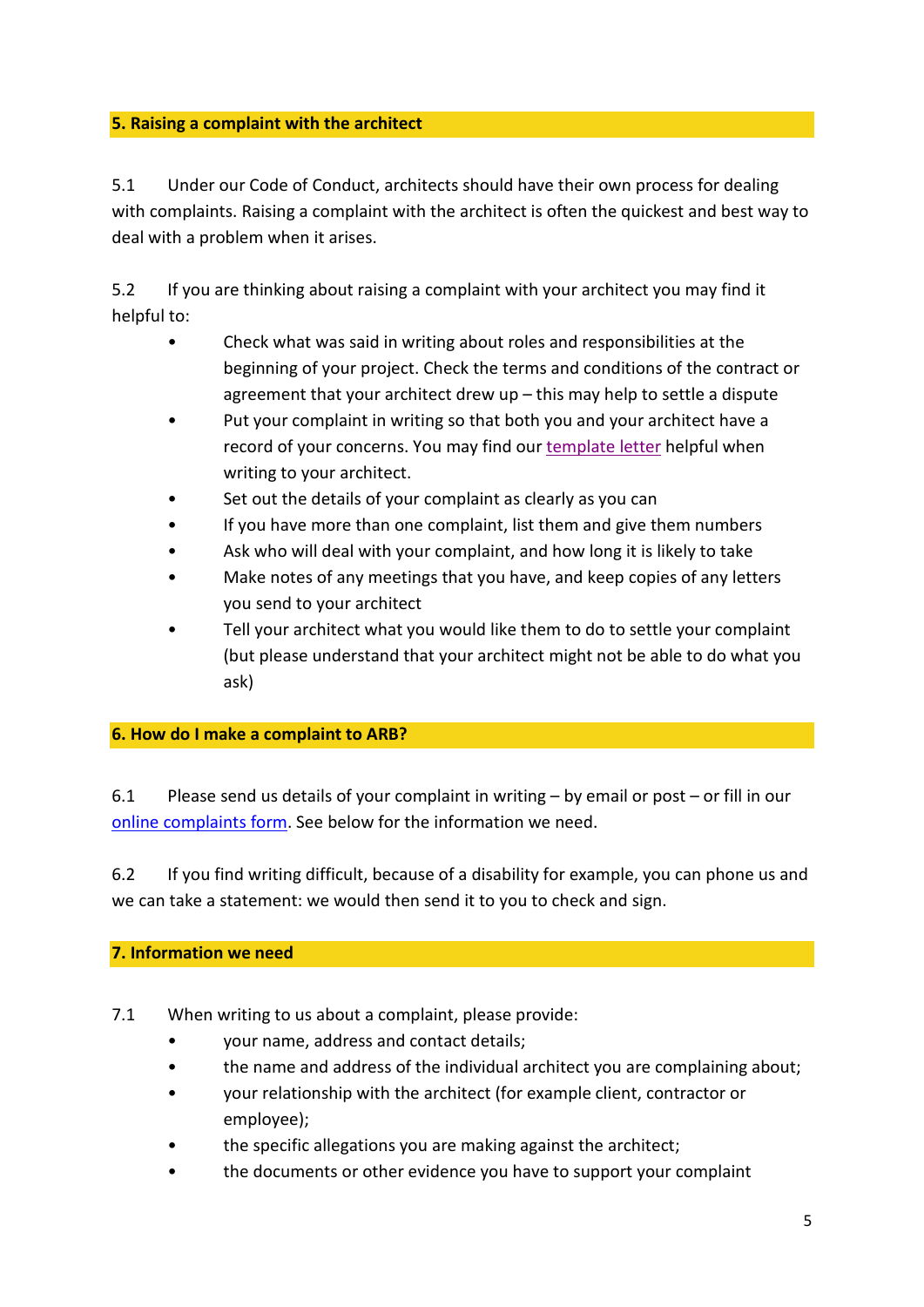(for example, any contract or agreement you had with the architect, relevant correspondence, copies of relevant designs, expert reports etc.)

#### **8. How we deal with complaints**

#### 8.1 **Screening complaints and initial investigation**

8.1.1 When we receive a complaint, we will first assess the concerns raised to determine whether it is a matter which we can investigate. In many cases the concerns do not fall within our remit as a regulator and we will tell you, advising and signposting you wherever possible.

8.1.2 If the complaint falls within our remit we will raise an allegation of unacceptable professional conduct and/or serious professional incompetence and we will invite the architect to comment. If necessary thereafter we may invite further comment from you and from the architect, before referring the matter to our Investigations Panel (IP).

## 8.2 **The Investigations Panel**

8.2.1 The IP is made up of three people – one is an architect and the other two are lay people (meaning they are not on the Register of Architects). The IP looks at the allegation we have raised, along with the information provided by you and the architect. It will decide whether the architect has a case to answer at the Professional Conduct Committee (PCC). This means it decides whether there is sufficient evidence to suggest the architect did what is alleged, and if so, whether such a failing might be so serious that it could amount to unacceptable professional conduct or serious professional incompetence.

8.2.2 When the panel has enough information to make a decision, it can:

- dismiss the allegation;
- give the architect advice about their future conduct or practice; or
- refer the allegation to the PCC.

8.2.3 The IP will provide reasons for its findings.

## **8.3 The Professional Conduct Committee**

8.3.1 When an allegation is referred to the PCC, our Case Presenter (a solicitor) will prepare a report and a public hearing is held. It is likely the Case Presenter will take a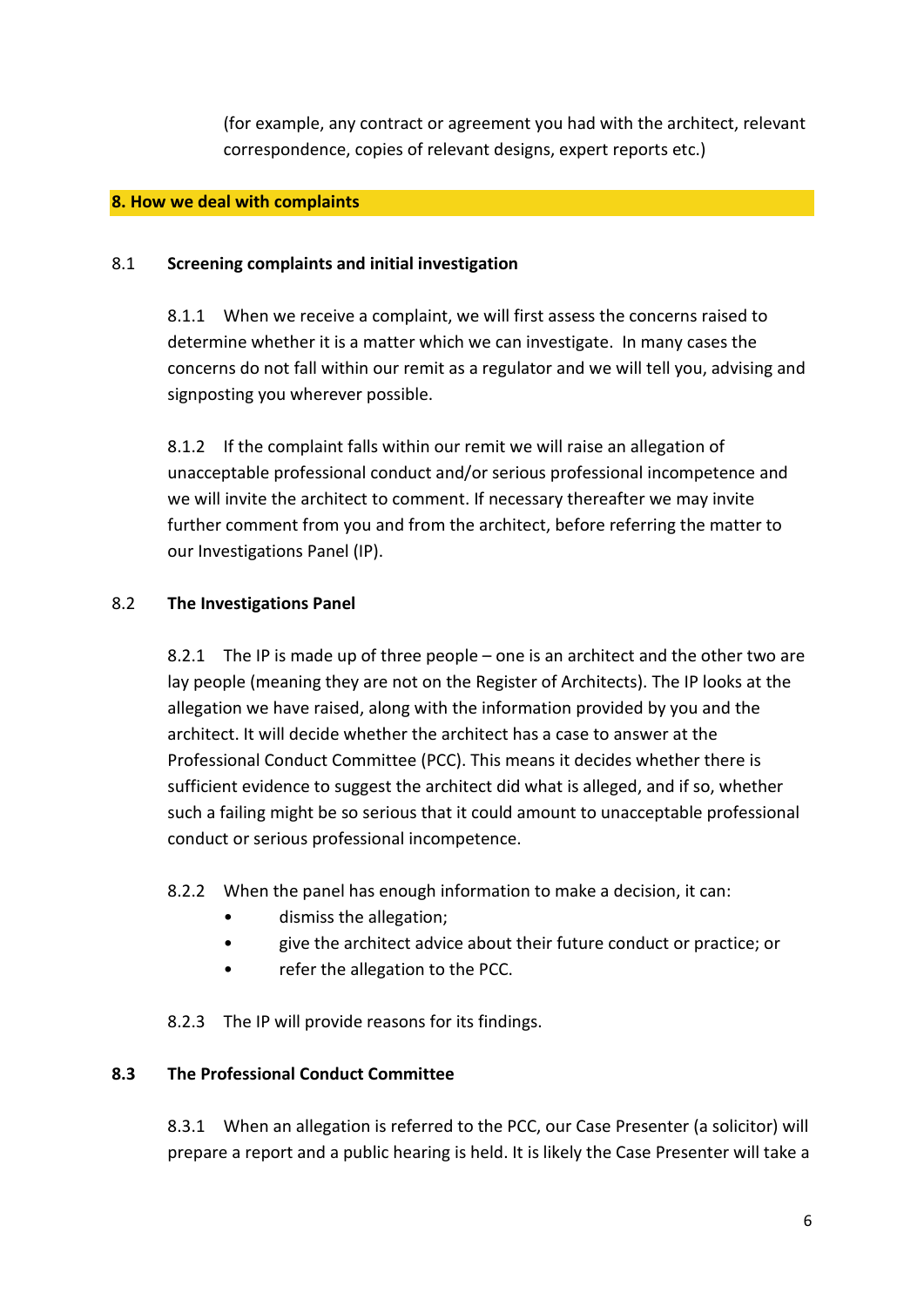witness statement from you and require you to attend the hearing to give live evidence under oath.

8.3.2 The case will be considered by three people – one architect, one lay person and a legally qualified Chair.

8.3.3 After hearing the evidence, the PCC will decide whether the architect did what is alleged, and if so, whether they acted in a way that amounts to unacceptable professional conduct, serious professional incompetence, or both. The PCC can dismiss the case if it believes there is not enough evidence to support it or that any failings are not serious enough to warrant a disciplinary finding. If it does find the architect acted in a way which amounts to unacceptable professional conduct and/or serious professional incompetence, it will impose a sanction according to how serious the case is.

8.3.4 The possible sanctions that can be imposed by the PCC are:

- a reprimand (a formal warning);
- a fine currently up to a maximum of £5000 (payable to HM Treasury);
- suspension from the Register of Architects for up to two years; or
- permanent erasure from the Register

8.3.5 Where the PCC makes a finding of unacceptable professional conduct and/or serious professional incompetence, ARB will publish the decision and a press release may be issued.

## **9. How long does the process take?**

9.1 It can take many months to investigate a complaint, especially if it is complicated or technical. We will let you know how long each stage is likely to take, and keep you updated of any changes to those timescales.

## **10. Is the process confidential?**

10.1 When we investigate concerns about someone on our Register we are committed to protecting the confidentiality and reputation of both sides. We make a complaint public only if it reaches a PCC hearing. We ask that both you and the architect have the same respect for confidentiality.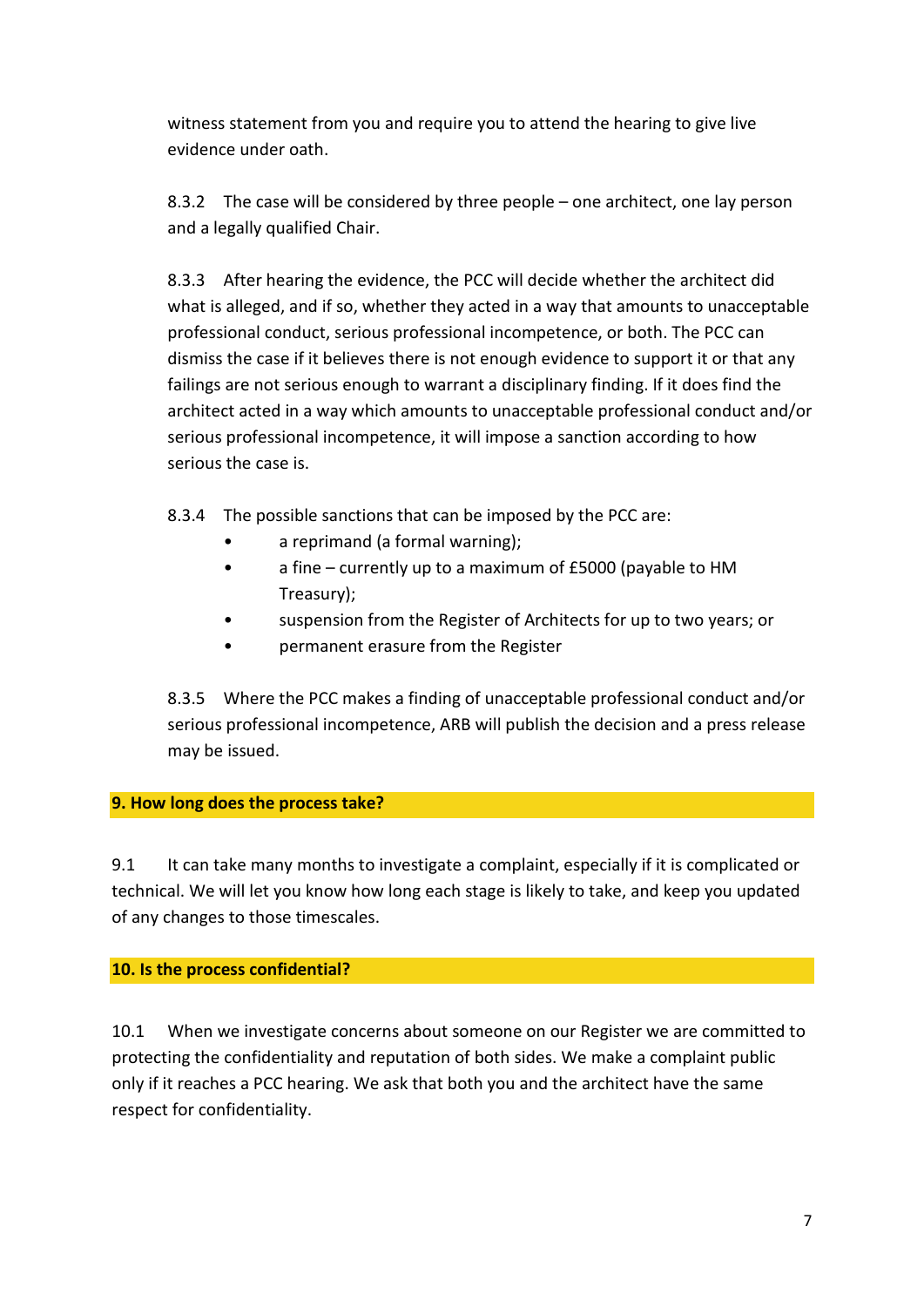# **11. What can I do if I'm not happy with your service?**

11.1 We are committed to providing a high-quality, professional service to everyone who contacts us. If something goes wrong, please tell us and we will do everything we can to sort out your concerns.

If you need information on this document in a different format such as an audio recording or braille, you can:

- email [info@arb.org.uk](mailto:info@arb.org.uk)
- call 020 7580 5861
- write to us at ARB, 8 Weymouth Street. London W1W 5BU

We'll consider your request and get back to you within 14 days.